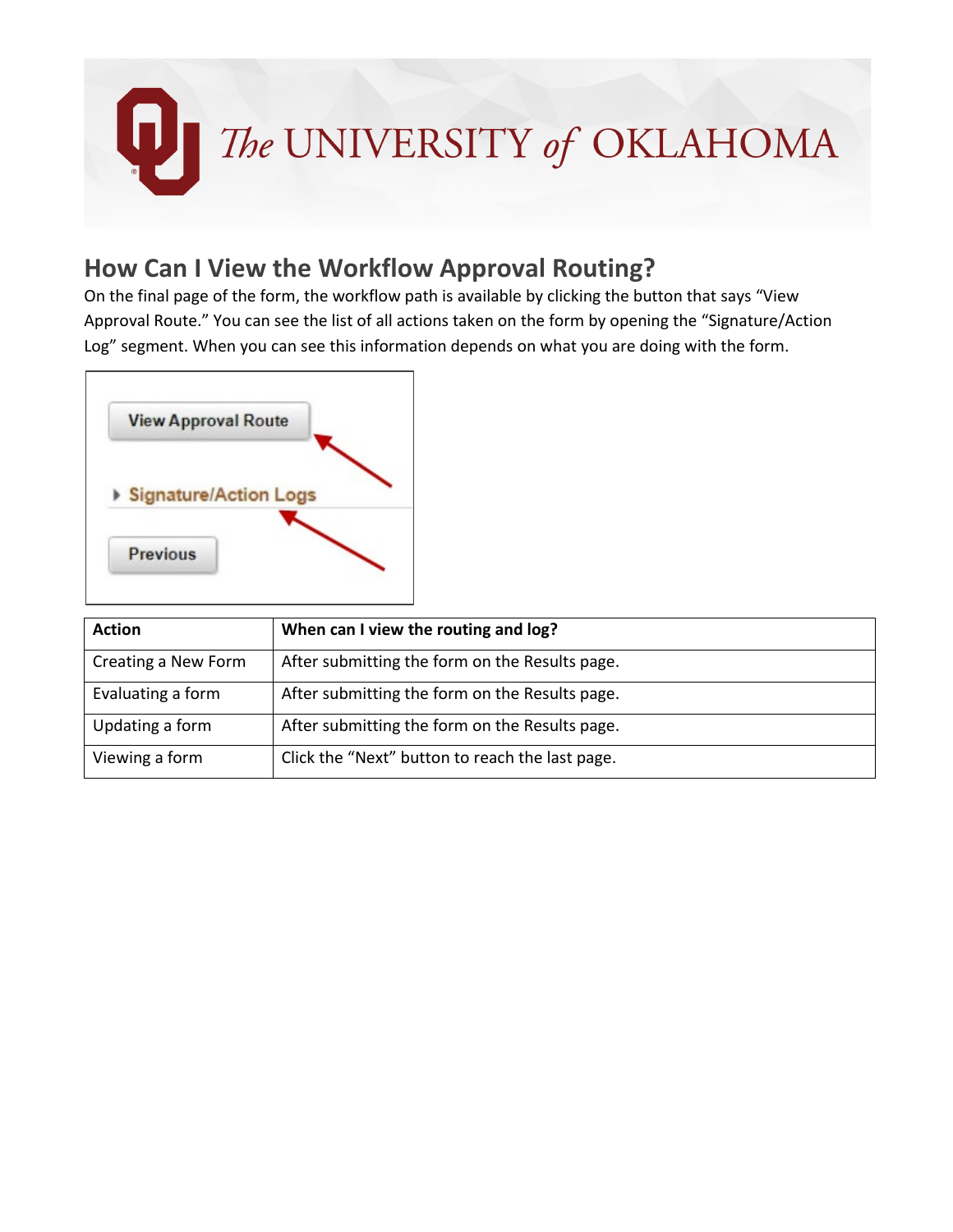

| How to view next approver for ePAF<br>Step:                     |                                                                                               |                                                                                                                                                                                        |  |
|-----------------------------------------------------------------|-----------------------------------------------------------------------------------------------|----------------------------------------------------------------------------------------------------------------------------------------------------------------------------------------|--|
| Navigation: Manager Self Service > ePAF Homepage > View an ePAF |                                                                                               |                                                                                                                                                                                        |  |
| $\mathbf{1}$                                                    |                                                                                               | In this document, we will discuss how to view the next approver for an epaf. You will need to login to                                                                                 |  |
|                                                                 | PeopleSoft production to view this.                                                           |                                                                                                                                                                                        |  |
| $\overline{2}$                                                  | Once logged in, you will select manager self service from the drop down menu on the homepage. |                                                                                                                                                                                        |  |
|                                                                 | <b>ORACLE</b>                                                                                 | Finployee Self Service                                                                                                                                                                 |  |
|                                                                 |                                                                                               | <b>Benefit Details</b><br><b>Update Name &amp; Contact</b><br><b>Personal Details</b><br><b>Employee Self Service</b>                                                                  |  |
|                                                                 |                                                                                               | <b>Manager Self Service</b>                                                                                                                                                            |  |
|                                                                 |                                                                                               |                                                                                                                                                                                        |  |
|                                                                 |                                                                                               | Last Pay Date 01/15/2021                                                                                                                                                               |  |
|                                                                 | <b>Open Enrollment</b>                                                                        | GT Paperless I9 with E-Verify<br><b>Training</b>                                                                                                                                       |  |
|                                                                 |                                                                                               | No Enrollment Available At This Time                                                                                                                                                   |  |
|                                                                 |                                                                                               |                                                                                                                                                                                        |  |
|                                                                 |                                                                                               |                                                                                                                                                                                        |  |
| 3                                                               | You will then select epaf homepage.                                                           |                                                                                                                                                                                        |  |
|                                                                 | <b>DRACLE</b>                                                                                 | ▼ Manager Self Service                                                                                                                                                                 |  |
|                                                                 |                                                                                               | ePAF Homepage<br>GT Paperless I9 with E-Verify                                                                                                                                         |  |
|                                                                 |                                                                                               |                                                                                                                                                                                        |  |
|                                                                 |                                                                                               |                                                                                                                                                                                        |  |
|                                                                 |                                                                                               |                                                                                                                                                                                        |  |
|                                                                 |                                                                                               |                                                                                                                                                                                        |  |
|                                                                 |                                                                                               |                                                                                                                                                                                        |  |
|                                                                 |                                                                                               |                                                                                                                                                                                        |  |
| 4                                                               | <b>Manager Self Service</b>                                                                   | On this page, you will select "View an Epaf" and enter the Form ID of the ePAF.<br>ePAF - Fluid                                                                                        |  |
|                                                                 | tart a Personnel Action Form                                                                  | <b>Welcome to OU ePAF</b>                                                                                                                                                              |  |
|                                                                 | Search for<br><b>Name or Emplid</b><br>Person                                                 | Begin New ePAF (current or former employee)                                                                                                                                            |  |
|                                                                 | Just<br>$\checkmark$<br>Search In                                                             | STEP 1: Search for an employee (or former employee) in the upper left box in one of these ways.                                                                                        |  |
|                                                                 | Clear<br>Search                                                                               | 1) Search by Name<br>a. Enter their first name followed by their last name. Partial names can be used.                                                                                 |  |
|                                                                 | ct on Personnel Action Form                                                                   | b. For example: Searching for "Ma Fle" will return Marcella Fleming, Mary Fleming, Max Fletcher, and Matthew<br>Fleming, etc.<br>c. Add more letters to the name to narrow the search. |  |
|                                                                 | ePAF Introduction                                                                             | d. Use the beginning of the names when using partial names.                                                                                                                            |  |
|                                                                 | Pre-Auth: New/Vacant                                                                          | 2) Search by Employee ID<br>a. Partial or whole EMPL IDs can be used.                                                                                                                  |  |
|                                                                 | <b>Hire: New Staff</b>                                                                        | b. Use the beginning for the EMPL ID when using partial numbers.<br>STEP 2: After finding the employee, select an action by clicking the green arrow next to their name.               |  |
|                                                                 | Hire: New Non-Staff<br>Evaluate an ePAF                                                       |                                                                                                                                                                                        |  |
|                                                                 |                                                                                               | Begin Hire for New Employee<br>If you need to hire a person who has never worked at OU, use the links in the left menu.                                                                |  |
|                                                                 | Update an ePAF                                                                                | Pre-Auth: New/Vacant Staff<br><b>Hire: New Staff</b><br>Hire: New Non-Staff                                                                                                            |  |
|                                                                 | View an ePAF                                                                                  | Find an In-Progress Form                                                                                                                                                               |  |
|                                                                 |                                                                                               | If you need to find an ePAF that is in progress use the links in the lower left menu.<br>- Evaluate an ePAF<br>• Update an ePAF                                                        |  |
|                                                                 |                                                                                               | View an ePAF                                                                                                                                                                           |  |
| 5                                                               |                                                                                               | When the form opens, scroll down to the bottom of the form and select "next". Repeat this on every                                                                                     |  |
|                                                                 | page until you arrive at the last page (no longer a next button).                             |                                                                                                                                                                                        |  |
|                                                                 | Search                                                                                        | <b>Next</b>                                                                                                                                                                            |  |
|                                                                 |                                                                                               |                                                                                                                                                                                        |  |